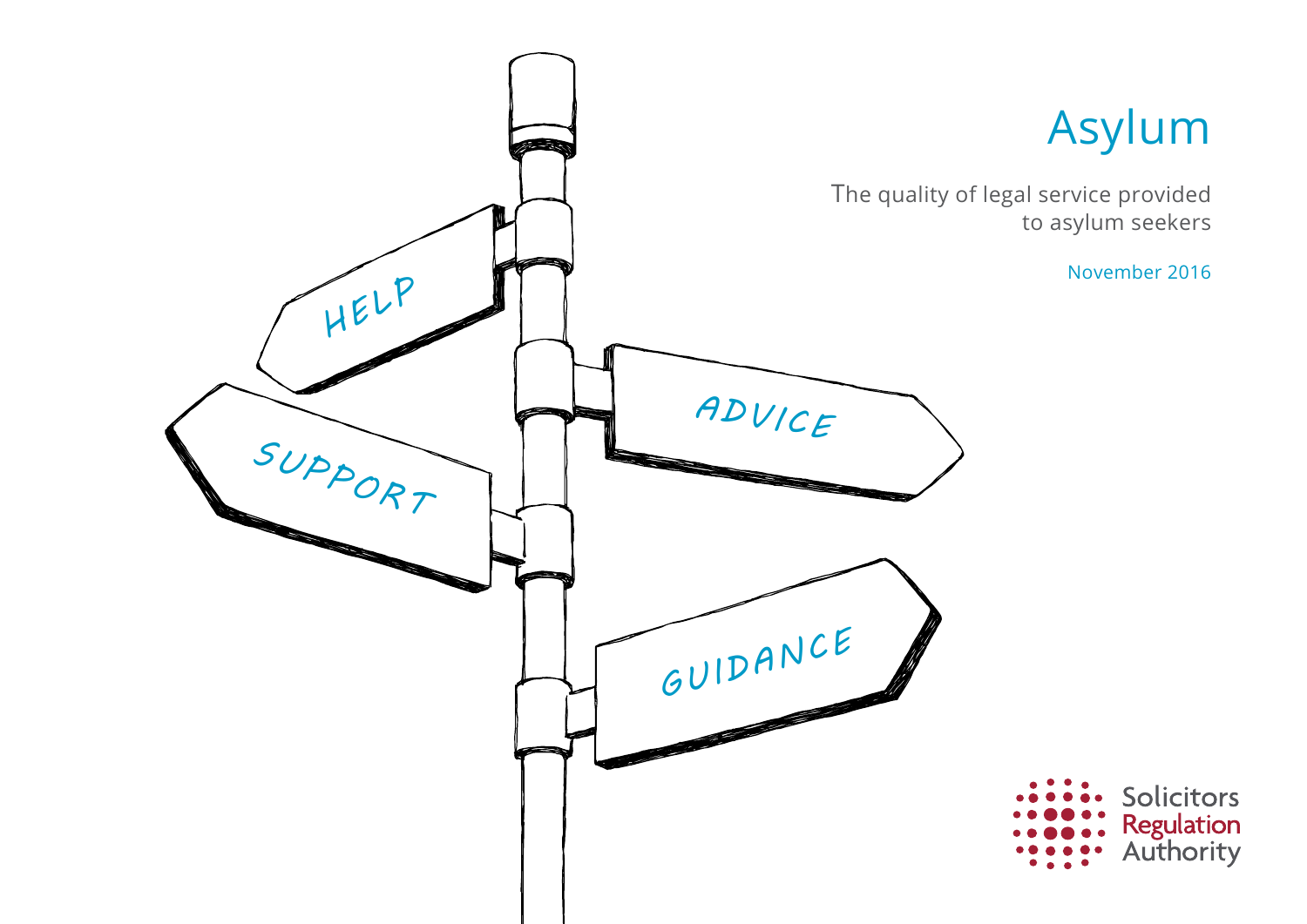#### Executive Summary

<span id="page-1-0"></span>

| <b>Executive summary</b>           | $\overline{2}$  |
|------------------------------------|-----------------|
| <b>Client introduction</b>         | 4               |
| Client care - communication        | 5               |
| Client care - vulnerable clients   | $6\phantom{1}$  |
| Client care - third parties        | 7               |
| Client care - costs                | 8               |
| Client care - complaints           | 9               |
| Legal process                      | 10              |
| Appeals                            | 12              |
| Use of interpreters                | 13              |
| Judicial review                    | 14              |
| Supervision                        | $\overline{15}$ |
| <b>Qualifications and training</b> | 16              |
| Challenges in asylum work          | 18              |
| Conclusions                        | 19              |
|                                    |                 |

 [Next steps](#page-19-0) **20**

Asylum seekers are some of the most vulnerable people needing the services of a solicitor or law firm. This has led to a number of organisations focusing on the quality of legal services provided to asylum clients.

This summary report highlights some of the key findings from the RM Thematic Project (the project). The project involved engaging with a sample of 52 firms.

We set out our findings in the core areas of:

- introduction of clients
- client care
- legal process
- appeals and judicial reviews
- staff supervision
- qualifications and training.

We have also highlighted some examples of good and poor practice.

The majority of firms we visited appreciate the potential vulnerability of their clients and many have shown dedication to supporting their clients. This support includes examples where guidance and advice have been provided in addition to the expected legal service, often without charge. Many of the firms have welcomed our review and share our commitment to encouraging an improvement in the quality of legal services provided to asylum seekers.

Although the overall picture is broadly positive, there remains scope for improvement and area of concern.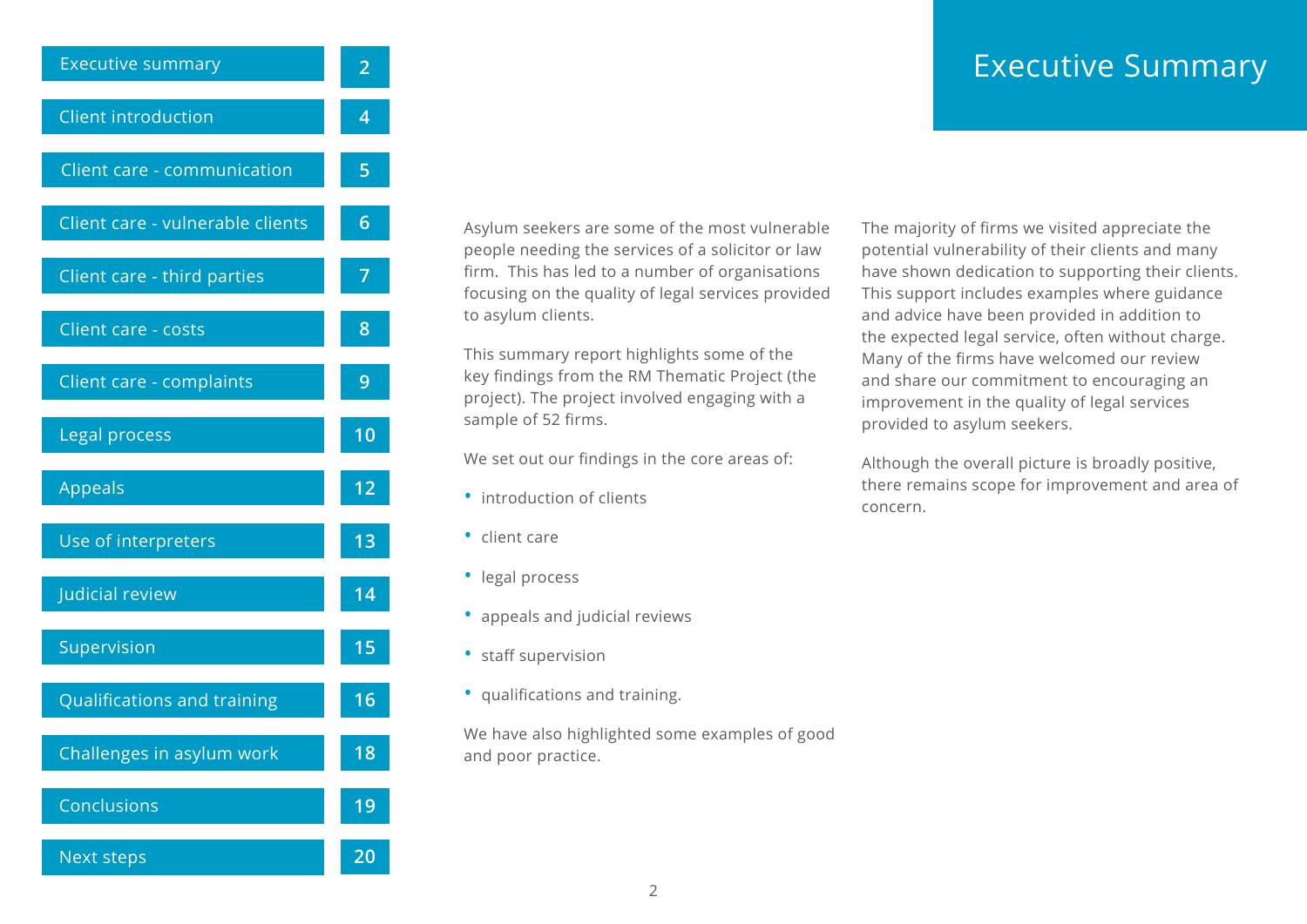# *?* Why

In August 2014, we jointly commissioned a research project to assess the quality of legal advice available to asylum seekers.

This research highlighted the following areas of concern:

- use and conduct of introducers
- lack of clarity about costs
- lack of case knowledge
- lack of experience at appeal hearings
- poor interview technique and quality of witness statements
- the use of unskilled interpreters



- Review the practices and behaviours of sample firms by testing their systems and processes to identify risk and provide evidence of the level of risk posed
- Test the extent and raise awareness of best practice and ethical conduct
- Challenge poor behaviours and practices by firms with a view to encouraging process change and improvement
- Identify whether any firms have breached the Handbook and take regulatory action, where appropriate



- Established a sample of 52 firms that undertook asylum work
- Completed an interview of at least two hours with the firm's manager or supervisor responsible for the asylum practice
- Interviewed an asylum practice fee earner and conducted a review of two randomly selected files

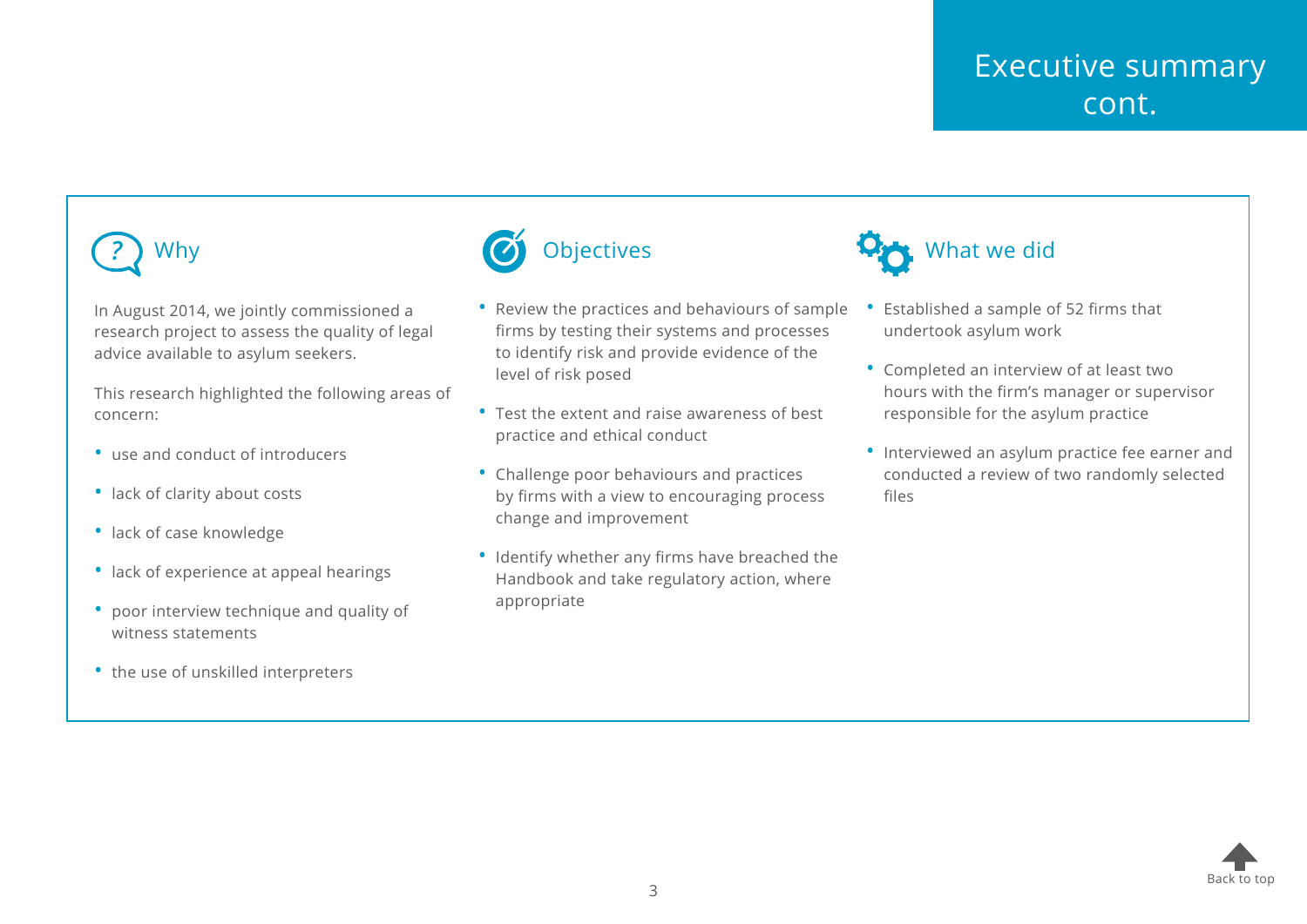### Client introduction

# <span id="page-3-0"></span>Key findings

- The most common sources of work were:
	- ⁰ recommendations by other clients (52 percent of firms)
	- ⁰ recommendations by family members (19 percent of firms)
	- ⁰ referrals from local authorities (13 percent of firms)
	- ⁰ other ways included advice rotas at detention centres, community links or local authorities
- Clients varied widely in terms of sophistication, financial means and command of English and often did not conform to popular stereotypes of asylum seekers
- Concerns about referral arrangements or inappropriate sources of clients were found at three firms

The external research report set out some routes by which clients find a firm to represent them. It expressed concern at some anecdotal practices of introducers.

It cited accounts of interpreters loitering around hostels and ports of entry, directing clients to firms from whom they could expect a financial reward.

| <b>Good Behaviours</b>                                                                                                                                                   | <b>Poor behaviours</b>                                                                                         |
|--------------------------------------------------------------------------------------------------------------------------------------------------------------------------|----------------------------------------------------------------------------------------------------------------|
| Recording the routes by which clients come<br>to firms - this allows improper referrals<br>to be identified, as well as marketing<br>information of benefit to the firm. | • Accepting referrals from an interpreter, who<br>is then automatically allocated that client's<br>case        |
| Informal relationships with charities could<br>be a way for firms to receive work without<br>compromising independence                                                   | • Over-reliance on a single source of work                                                                     |
|                                                                                                                                                                          | • Failing to put the client's interest above the<br>interest of any third party introducer                     |
|                                                                                                                                                                          | • Use of informal and unclear referral<br>arrangements with inadequate monitoring,<br>recording or supervision |
|                                                                                                                                                                          | • Failure to make clear to the client the roles<br>of each party and payment arrangements                      |

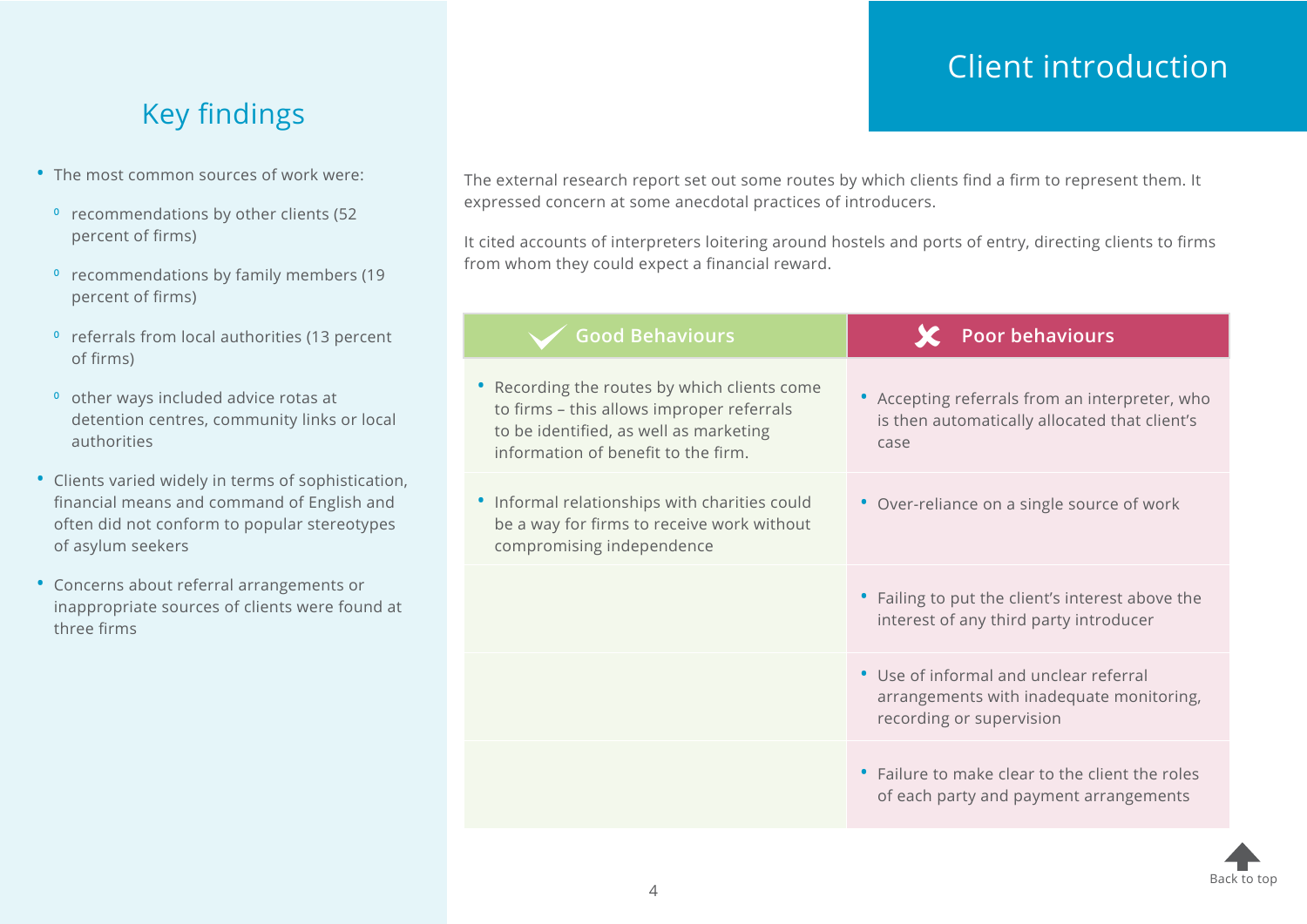#### Client care communication

# <span id="page-4-0"></span>Key findings

- The overwhelming majority of firms stated the most common form of communication with asylum clients was through meetings
- Communication in writing was never or rarely in the client's home language
- 96 percent of firms said that they had a process to check that clients received an update of their case at regular intervals
- The amount of contact varied with the client's circumstances – vulnerable clients would typically require more face-to-face meetings
- The majority of files showed that firms had met their clients a minimum of three times
- The level of communication should be tailored to the client's needs and a detailed client care letter in English may not always be helpful to the client
- Managing clients' expectations is an important part of client care

A key concern highlighted in the external research report is that asylum clients sometimes felt that the solicitor did not keep them informed about their case or listen to their evidence and concerns. Concerns were also raised about unclear costs information.

| <b>Good Behaviours</b>                                                        | <b>Poor behaviours</b>                                                                                              |
|-------------------------------------------------------------------------------|---------------------------------------------------------------------------------------------------------------------|
| • Fee earners who are easily contacted                                        | • Assuming the client has the ability to read<br>and digest client care information which is<br>recorded in English |
| Managing clients' expectations regarding                                      | • Failing to establish that the client is happy                                                                     |
| calls                                                                         | with her or his interpreter                                                                                         |
| • Client care information presented in clear,                                 | • Treating client care as a tick-box exercise                                                                       |
| jargon free language and confirmed in                                         | rather than a reference document for the                                                                            |
| person                                                                        | client                                                                                                              |
| Making sure the client has the best                                           | • Failing to set out what the client can expect                                                                     |
| interpreter for their needs                                                   | from the firm                                                                                                       |
| • Keeping the client informed at regular<br>intervals and as new issues arise |                                                                                                                     |

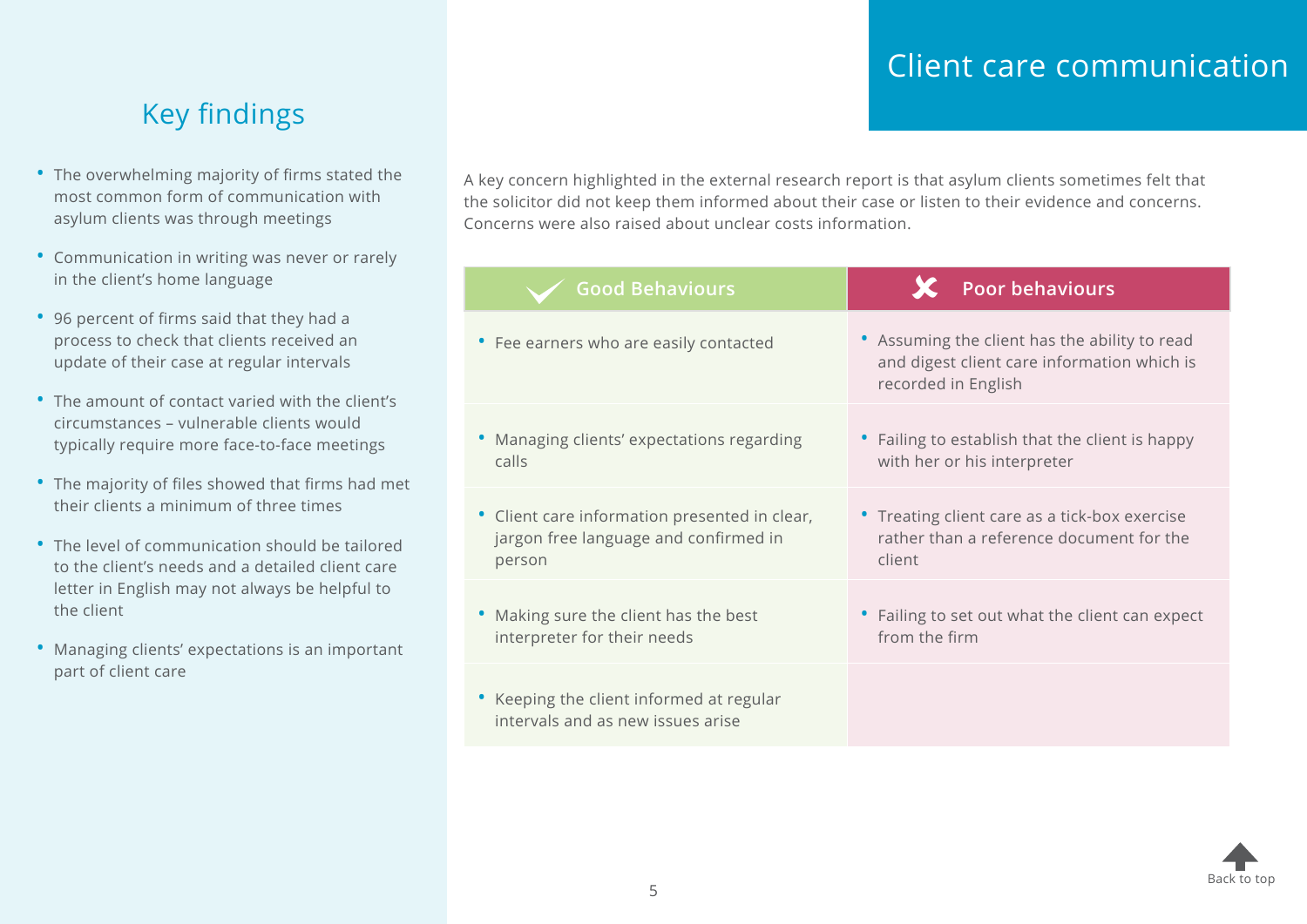# Client care vulnerable clients

# <span id="page-5-0"></span>Key findings

- The majority of firms had female lawyers and staff available if required
- 90 percent of firms reported that they worked with support organisations to assist their clients
- Firms worked with specialist advisers such as women's refuges, the NHS Assist service, female genital mutilation specialists and antitrafficking charities
- Firms adopted a number of techniques to make sure young clients felt comfortable, relaxed and safe
- A number of firms were able to work flexibly in order to accommodate their clients' need
- All firms reported taking particular actions to ensure that asylum clients felt comfortable and able to speak openly
- The benefits of having confidential and appropriate areas for client interviews

All asylum clients can be considered vulnerable to some degree due to their situation, though naturally some will be more sophisticated and robust than others. Particular groups, however, may in some circumstances need reasonable adjustments to enable them to give full instructions

#### **Good behaviours**

#### Female asylum clients

- Asking the client in advance for their preference in relation to the solicitor, interpreter and any experts
- Having female lawyers and staff available if required. This extends, in appropriate cases, to making sure that female interpreters and barristers can also be instructed
- As an example, in the case of one particularly traumatised client, a firm managed to arrange an all-female appeal tribunal hearing to ensure that the client felt able to give evidence freely

#### Clients with mental health difficulties

- Working flexibly to accommodate their clients' needs
- Visiting clients in mental health units
- Helping the client to get counselling
- Making sure internal guidelines were in place so that all staff could respond sensitively to the client's needs
- Working with the Home Office to obtain dispensation for clients who are unable to travel to key hearings/interviews

#### **Minors**

- Making sure that staff who dealt with them had undergone an enhanced Disclosure and Barring Service check
- Only allowing other adults (eg relatives or foster carers) to attend meetings if agreed with the client's social worker
- Providing biscuits, sweets and toys for younger minor clients
- Talking about neutral issues, such as football, to put the client at ease
- Dressing and behaving in a less formal manner than they would for an adult client

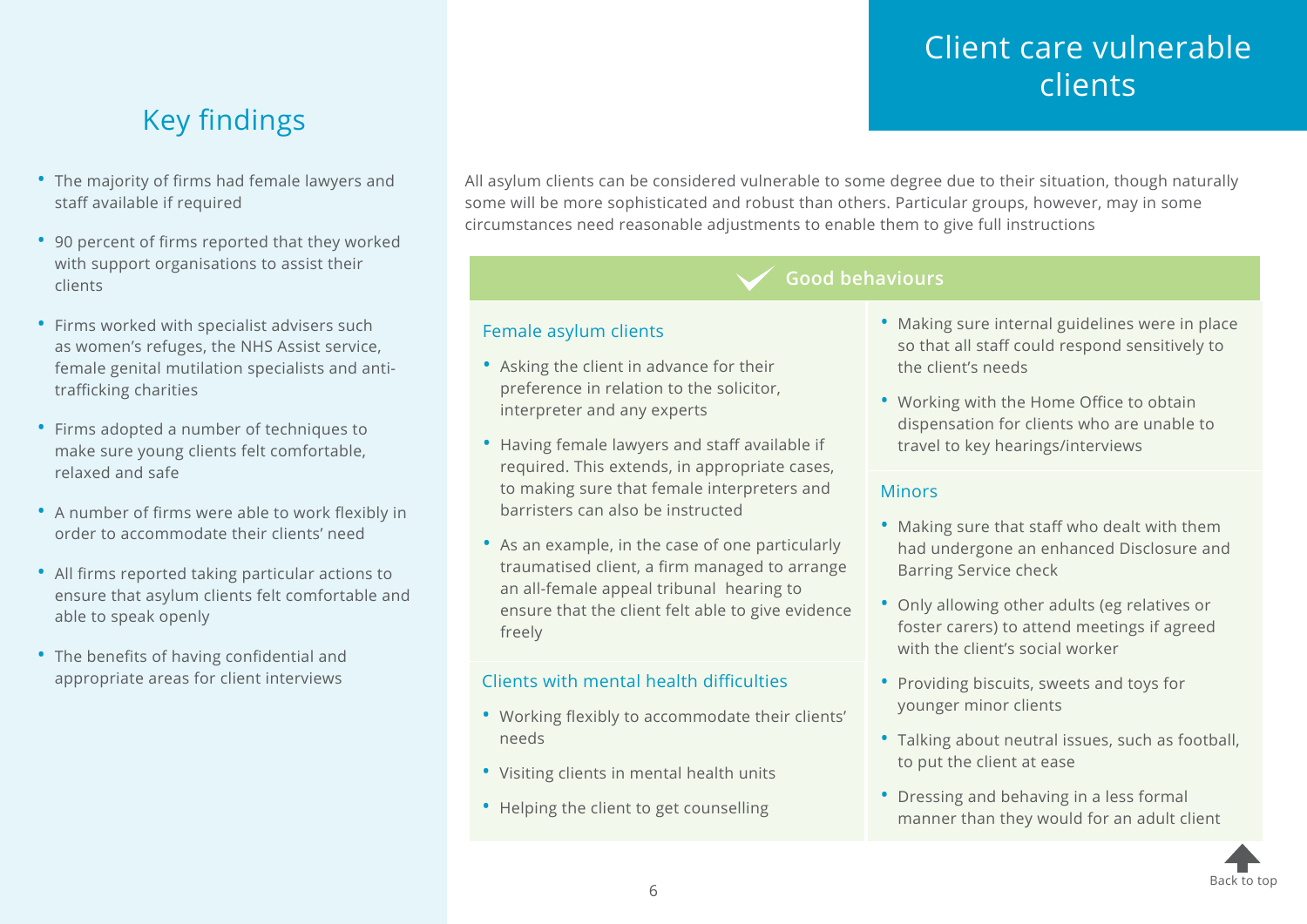# Client care third parties

[Back to top](#page-1-0)

### Key findings

- <span id="page-6-0"></span>• Most firms reported that their clients were accompanied at least some of the time, and adopted a number of strategies to make sure their clients were able to give instructions freely. These included:
	- <sup>o</sup> insisting on seeing the client without the third party at the outset of the first meeting, to check that they were happy to proceed
	- <sup>o</sup> refusing to see clients with a third party present at all
	- <sup>o</sup> getting the client's written consent to proceed with a third party present
	- ⁰ maintaining control of the meeting and ensuring that the third party keeps to a purely supportive role

The chart below shows that asylum clients often attend a firm's offices in the company of a third party – typically a spouse, relative, religious leader or friend. This is not in itself a problem. However, solicitors should take steps to make sure that the client is happy for the third party to be there and that their instructions are not given under duress or undue influence.

| <b>Good Behaviours</b>                                                              | Poor behaviours                                                                                            |
|-------------------------------------------------------------------------------------|------------------------------------------------------------------------------------------------------------|
| • Treating clients as individuals with individual<br>needs                          | • Treating all clients the same without<br>properly assessing their needs                                  |
| • Ensuring that clients feel comfortable so that<br>they can give full instructions | • Seeing clients in rooms which are not private                                                            |
| • Working with external organisations who can<br>help the client                    | • Relying on clients to request assistance,<br>rather than anticipating and offering it                    |
| • Reassuring the client of the firm's<br>confidentiality and independence           | • Assuming that clients are happy for a third<br>party to attend, simply because they arrived<br>with them |

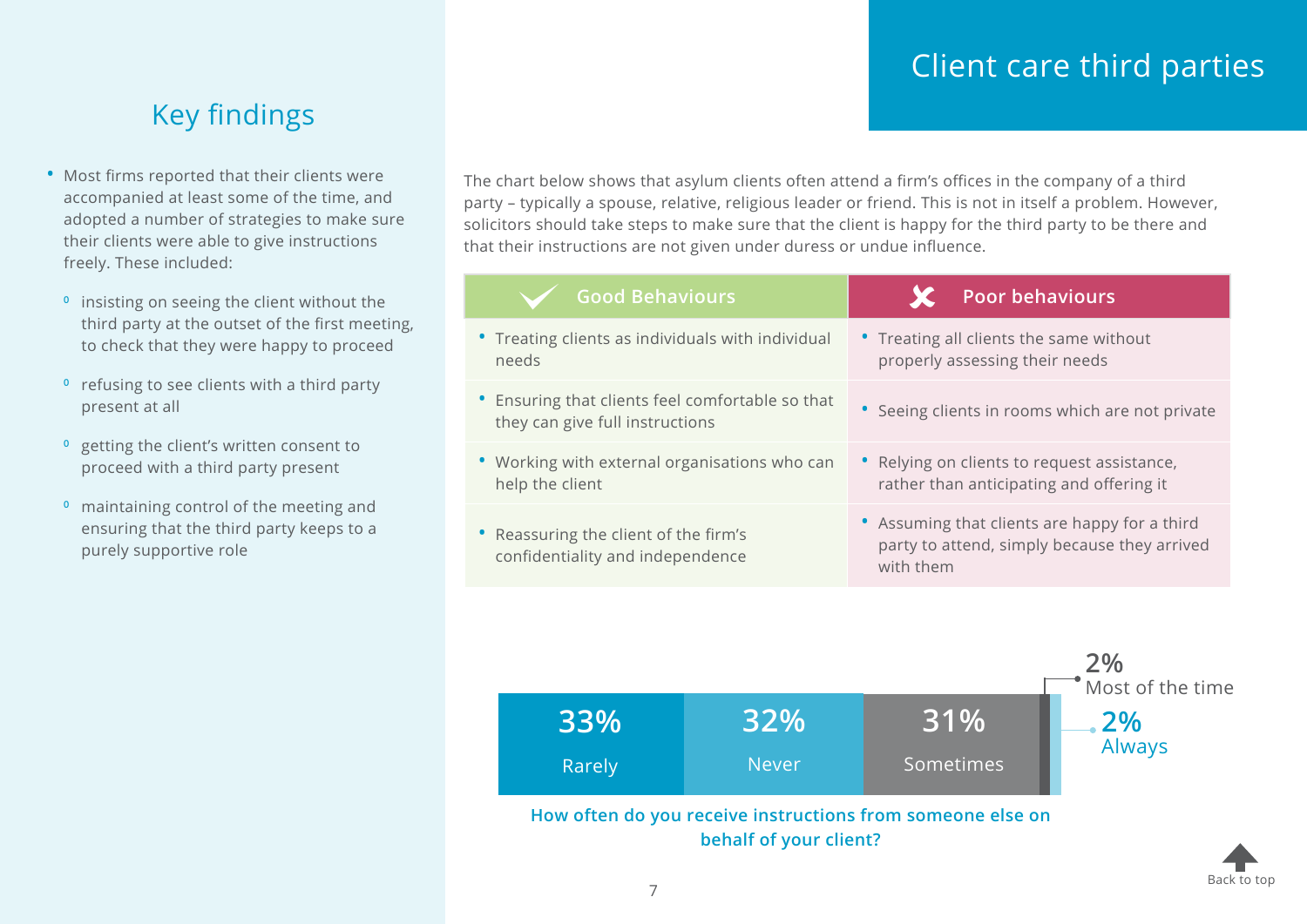#### Client care costs

### <span id="page-7-0"></span>Key findings

- All of the client care letters that we reviewed contained costs information in writing, as required by the SRA Code of Conduct 2011
- Some 96 percent of managers said they additionally went through costs information during a meeting with the client
- Fixed and agreed fees could vary widely. Most were around the £1,000 to £1,500 up until the substantive decision. Some were as low as £800 and others as high as £4,000 to £5,000. Although what was included within these fees could vary considerably
- Some 12 percent of firms did not appear to provide costs updates to clients throughout their matter. The external research report cited this as a particular problem, with clients not knowing what they owed and being unsure as to how much more they would be expected to pay
- firms also need to be clear about whether they are offering a fixed fee, which may go up if matters outside the initial retainer arise, or an agreed fee, which may not be exceeded, save for disbursements
- Given the importance of this issue and the potential vulnerability of Asylum clients, we have taken the opportunity to provide further [guidance](http://www.sra.org.uk/immigration) on this point

The external research report stated that a number of asylum clients felt there was a lack of clarity around the costs payable to their solicitor. In particular, clients were reported as feeling that they had paid an initial sum, only to be charged more money as the case progressed, which they were not expecting.

| <b>Good Behaviours</b>                                                                                           | <b>X</b> Poor behaviours                                                                      |
|------------------------------------------------------------------------------------------------------------------|-----------------------------------------------------------------------------------------------|
| • Clear costs information at the outset of the<br>case, explaining what is and is not covered<br>by the retainer | • Failure to keep clients informed as to their<br>current level of costs and future liability |
| • Clarity as to whether fees are "fixed",<br>"agreed" or charged at an hourly rate plus<br>disbursements         | • Failing to record time accurately or at all                                                 |
|                                                                                                                  | • Incorrect use and explanation of fixed and<br>agreed fees                                   |

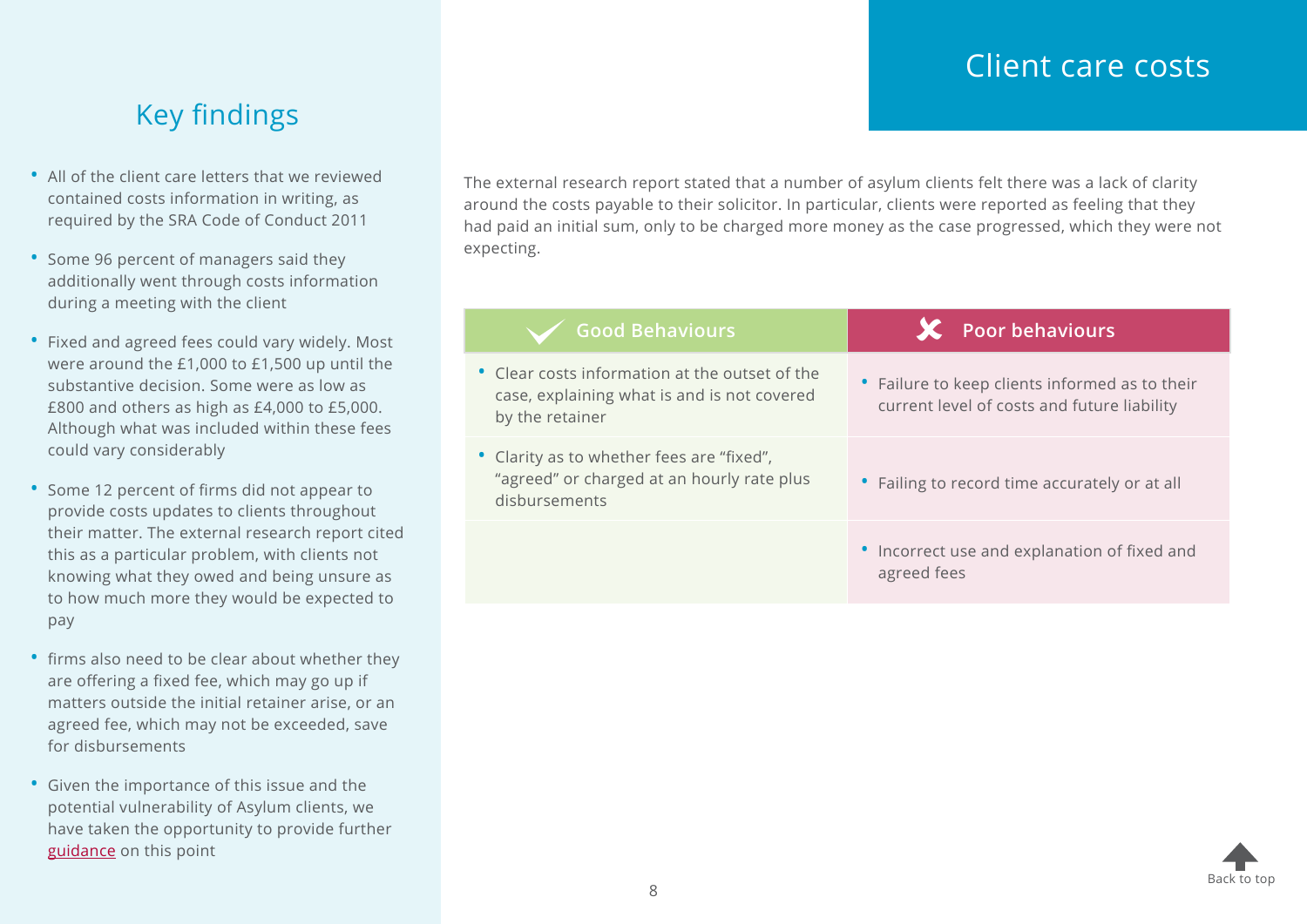### Key findings

- <span id="page-8-0"></span>• Some 92 percent of firms said they explained the role of the Legal Ombudsman. Some firms did not refer to the SRA other than on the firm's letterhead
- All firms said they informed their clients of the firm's internal complaints procedure, although on reviewing the files one firm did not do this
- Only 27 percent of firms reported that they made it clear to clients that a service complaint would not have a negative impact on their case
- Firms said that the most common suggested barriers to complaining were:
- ⁰ clients feared that a complaint would cause a negative impact on the handling of their case or the success of their application (33 percent of firms)
- <sup>o</sup> there was a linguistic barrier to making a complaint (31 percent of firms)
- ⁰ cultural differences, or a lack of awareness of how complaints work in the UK, created a barrier (19 percent of firms)
- Nearly one-third (27 percent) of firms did not think that there was any barrier to asylum clients complaining
- There may be significant cultural barriers to challenging authority. It is reasonable to assume that clients may not have the necessary confidence and ability to make a complaint

## Client care complaints

The research paper noted that the number of complaints from asylum clients was low, compared to other legal sectors. This was largely attributed to a lack of awareness of the ability to complain and how to do so.

| <b>Good Behaviours</b>                                                                                                        | <b>Poor behaviours</b>                                                                   |
|-------------------------------------------------------------------------------------------------------------------------------|------------------------------------------------------------------------------------------|
| • Having a clear and concise complaints policy,<br>explained and provided to the client at the<br>outset of the case          | • Failing to set out what the client can expect<br>in terms of service levels and advice |
| • Making clear that raising a complaint will<br>not affect the handling of the case or the<br>decision in the client's matter | • Assuming that all clients will feel able to<br>complain if dissatisfied                |
| • Actively seeking client feedback on cases                                                                                   | • Failing to advise the client of their right to<br>contact the Legal Ombudsman          |
| • Building trust and understanding with<br>asylum clients                                                                     |                                                                                          |

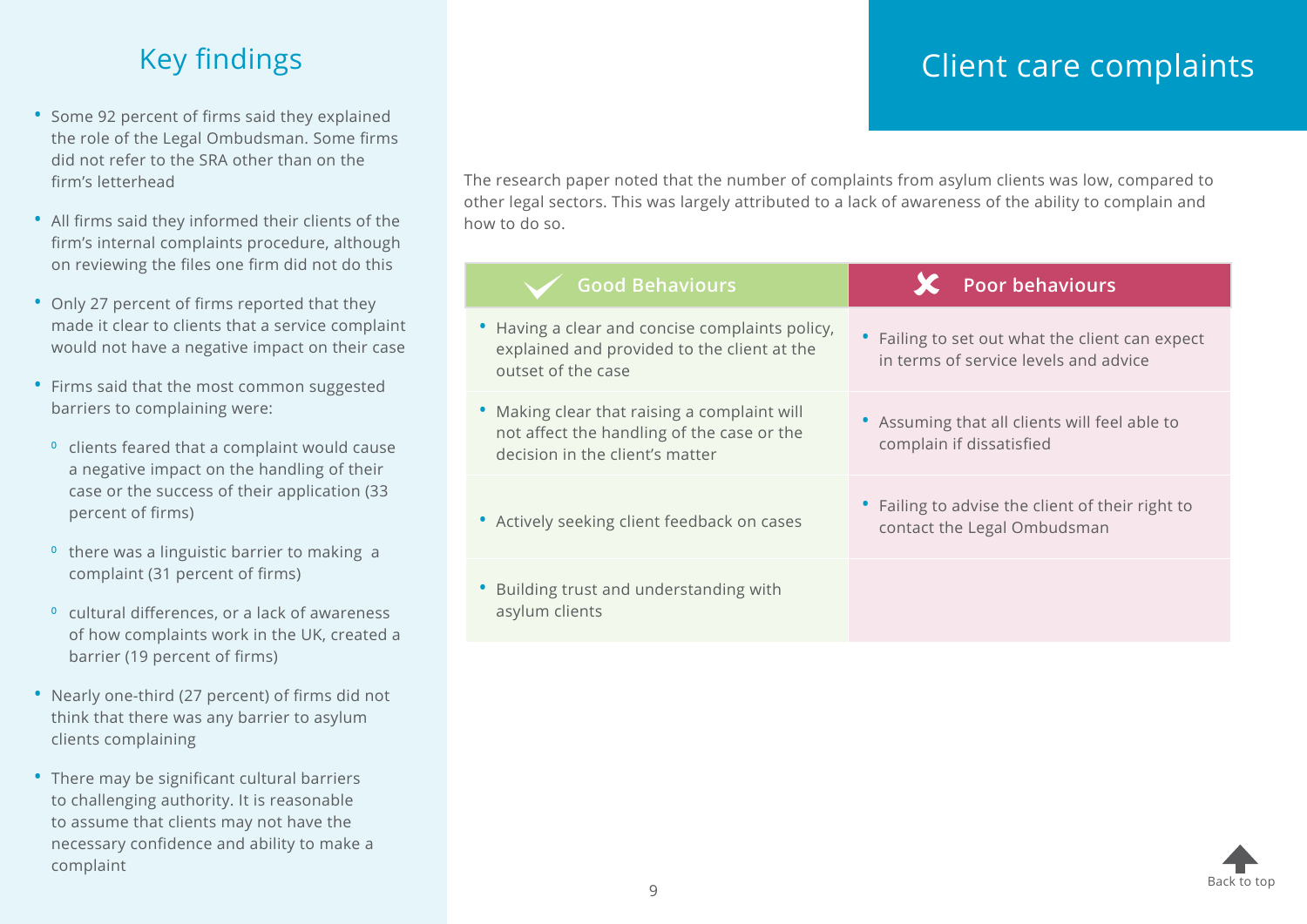# Key findings

- <span id="page-9-0"></span>• Firms acknowledged that clients often struggled to understand the asylum process
- A number of firms used standard templates for forms and letters during the entire course of the asylum process
- There was a significant dispute between firms about the merits of providing a witness statement to the Home Office:
	- ⁰ some thought it was an integral part of the process
	- ⁰ some opted for a detailed statement and believed that it helped prepare the client
	- ⁰ some opted to provide a concise response to aid the client
	- ⁰ some did not provide the Home Office with witness statements as they believed this gives the Home Office an opportunity to focus on particular issues to the detriment of the client
- Our view is that firms should decide whether a witness statement is required on a case-by-case basis. A blanket policy whereby witness statements are not sent to the Home Office would not take into account a client's individual circumstances and needs
- Some firms said that the substantive Home Office interview was a significant part of the asylum process and their attendance was crucial to ensure they can both support and fully represent their client
- A significant number of firms did not attend or rarely attended the Home Office interview
- The majority of firms thought a tape recording of the interview was crucial and easy to arrange

# Legal process

The research paper found that asylum seekers had trouble obtaining suitable advice from their legal representative.

| <b>Good Behaviours</b>                                                                           | $\mathbf X$ Poor behaviours                                                                                                |
|--------------------------------------------------------------------------------------------------|----------------------------------------------------------------------------------------------------------------------------|
| Make sure that the client receives<br>appropriate support during the Home<br>Office interview    | • Using templates that are too general and<br>contain insignificant or inappropriate<br>information                        |
| Make arrangements prior to the<br>interview to meet and discuss the<br>interview with the client | • Adhere to a blanket policy on the use of<br>witness statements                                                           |
| Make appropriate representations to<br>the Home Office promptly following the<br>interview       | • Produce error-laden witness statements<br>that are poorly drafted and fail to reflect<br>the circumstances of the client |
| Request an extension where relevant                                                              | • Failure to provide the client with<br>appropriate information about the<br>asylum process or Home Office interview       |
|                                                                                                  | • Failure to request a recording of the<br>interview or retrieve a copy of the<br>interview transcript                     |
|                                                                                                  | • Not requesting extensions of time within<br>the permitted time frames                                                    |
|                                                                                                  | Reliance on the client to make                                                                                             |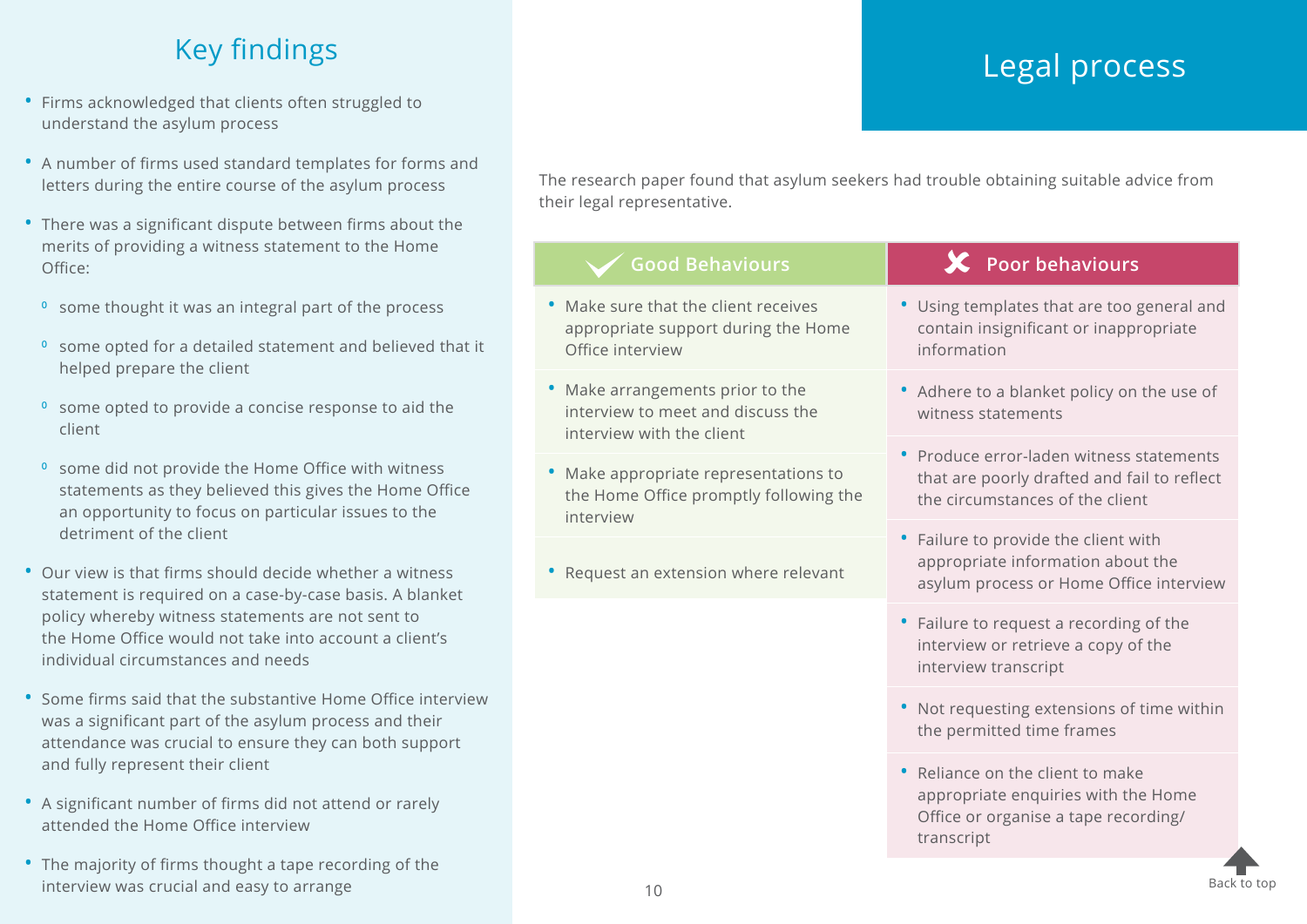### Legal process cont.







[Back to top](#page-1-0)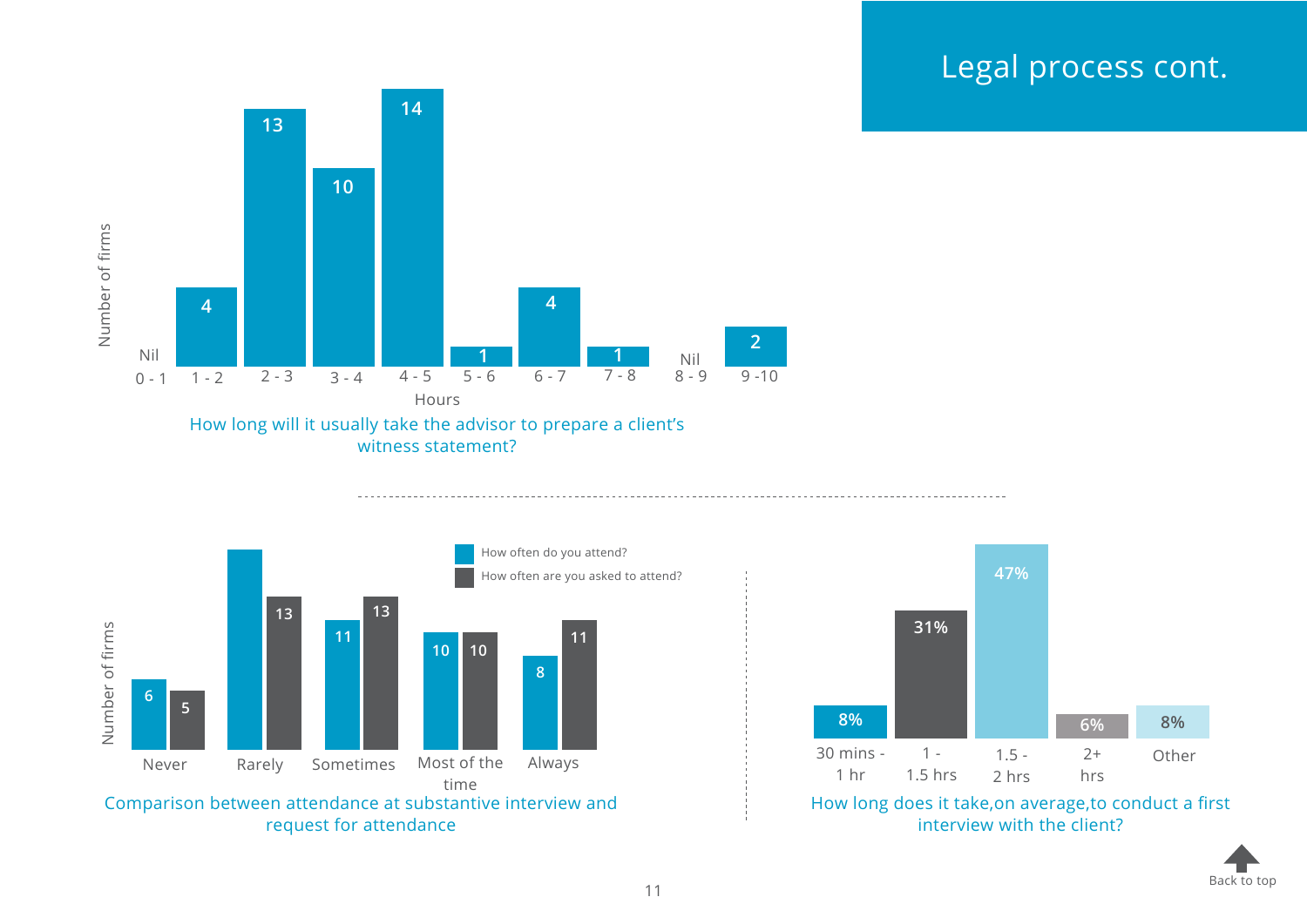# Appeals

## Key findings

- <span id="page-11-0"></span>• The number of appeals conducted varied depending on the size and type of firm
- The majority of firms said they would meet the client at least three to four times before an appeal and go through the substantive decision
- Half of firms said they would use Immigration and Asylum Law Accreditation Scheme (IAAS) level 2 accredited staff to conduct appeals
- Supervision and training are crucial to ensure that staff have the relevant competency to carry out appeal work
- Some 75 percent of firms said they would use counsel for appeals at least some of the time or more

The report stated that key informants were concerned that some solicitors lack experience of undertaking appeals. This had led to poorly constructed and evidenced appeals, with short statements, poor and inaccurate country information and no supporting evidence

| <b>Good Behaviours</b>                                                                                                            | $\mathsf{\times}$ Poor behaviours                                                                                             |
|-----------------------------------------------------------------------------------------------------------------------------------|-------------------------------------------------------------------------------------------------------------------------------|
| • Carefully reviewing the reasons for the initial<br>refusal of asylum with the client                                            | • The firm fails to consider any additional<br>documentary or witness evidence that is<br>required for an appeal              |
| • Preparing a detailed proof of evidence and<br>going through the evidence and additional<br>documentation required for an appeal | • The client is not prepared for the oral<br>hearing                                                                          |
| • The client has the opportunity to meet with<br>counsel before the appeal hearing                                                | • The firm does not keep adequate records of<br>information required for the appeal and the<br>decisions of previous appeals. |
| • The firm clearly explains the appeal process<br>to the client                                                                   | • The firm fails to meet the time limits set for<br>the appeal                                                                |
| • The firm keeps up to date on country<br>evidence and Home Office guidance                                                       |                                                                                                                               |

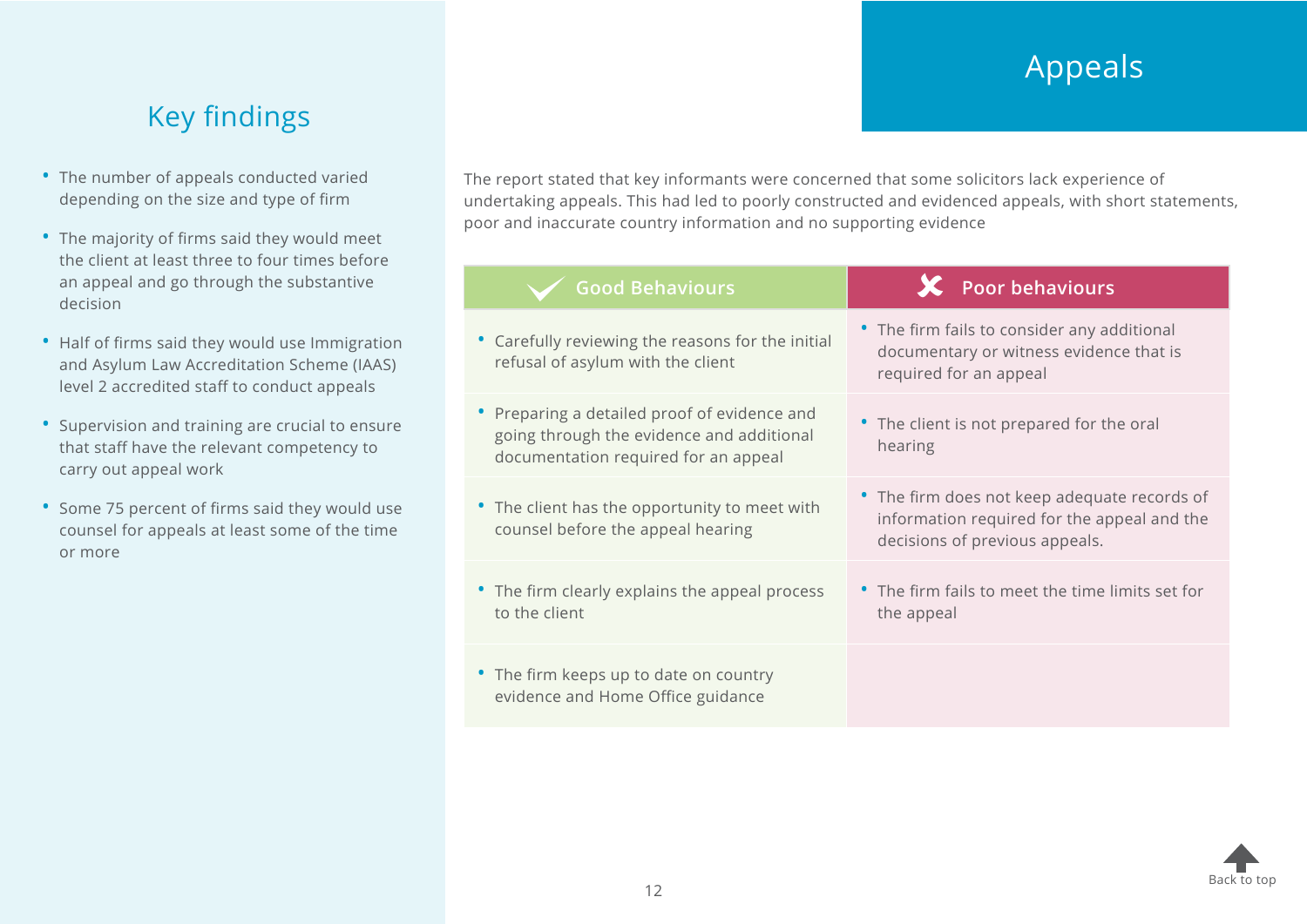# Use of interpreters in the legal process

### <span id="page-12-0"></span>Key Findings

- The client's ability to speak, read and write in English varied and some:
	- ⁰ used it as a first language
	- ⁰ learned it as a foreign language and they could interact to varying degrees
	- ⁰ could not speak, read or write it at all
	- ⁰ were illiterate in their own language
- Firms acknowledged that legal terminology added a layer of complexity to the relationship
- Of the 104 file reviews we undertook, 44 percent featured a professional interpreter (eg an agency or freelance interpreter)
- Rather than complain, firms tended to disinstruct poor interpreters and not work with them in the future. This is significant because information about poor translators was not shared. This could lead to other individuals instructing incompetent or unsuitable interpreters

The language barrier between the client and a solicitor can be a significant issue. A significant majority of firms rely upon the assistance of interpreters.

| <b>Good Behaviours</b>                                                                                                                                   | $\mathbf{\mathsf{X}}$ Poor behaviours                                        |
|----------------------------------------------------------------------------------------------------------------------------------------------------------|------------------------------------------------------------------------------|
| Make sure interpreters are able to explain<br>information to clients in a way that the<br>individual client understands                                  | • Fail to ascertain whether a client is happy<br>with a proposed interpreter |
| • Provide a discreet opportunity to the client<br>to raise any concerns about the proposed<br>interpreter                                                | • Fail to provide an appropriate and/or<br>competent interpreter             |
| • Sensitively consider the client's<br>circumstances and cultural/social<br>background to make sure an appropriate<br>interpreter is selected            | Allowing additional payments to be made<br>direct to the interpreter         |
| • Explain the role of the interpreter to both<br>the client and the interpreter and make<br>clear who is responsible for payment of all<br>relevant fees |                                                                              |
| • Undertake checks to review the quality of<br>interpreters and their work                                                                               |                                                                              |
|                                                                                                                                                          |                                                                              |

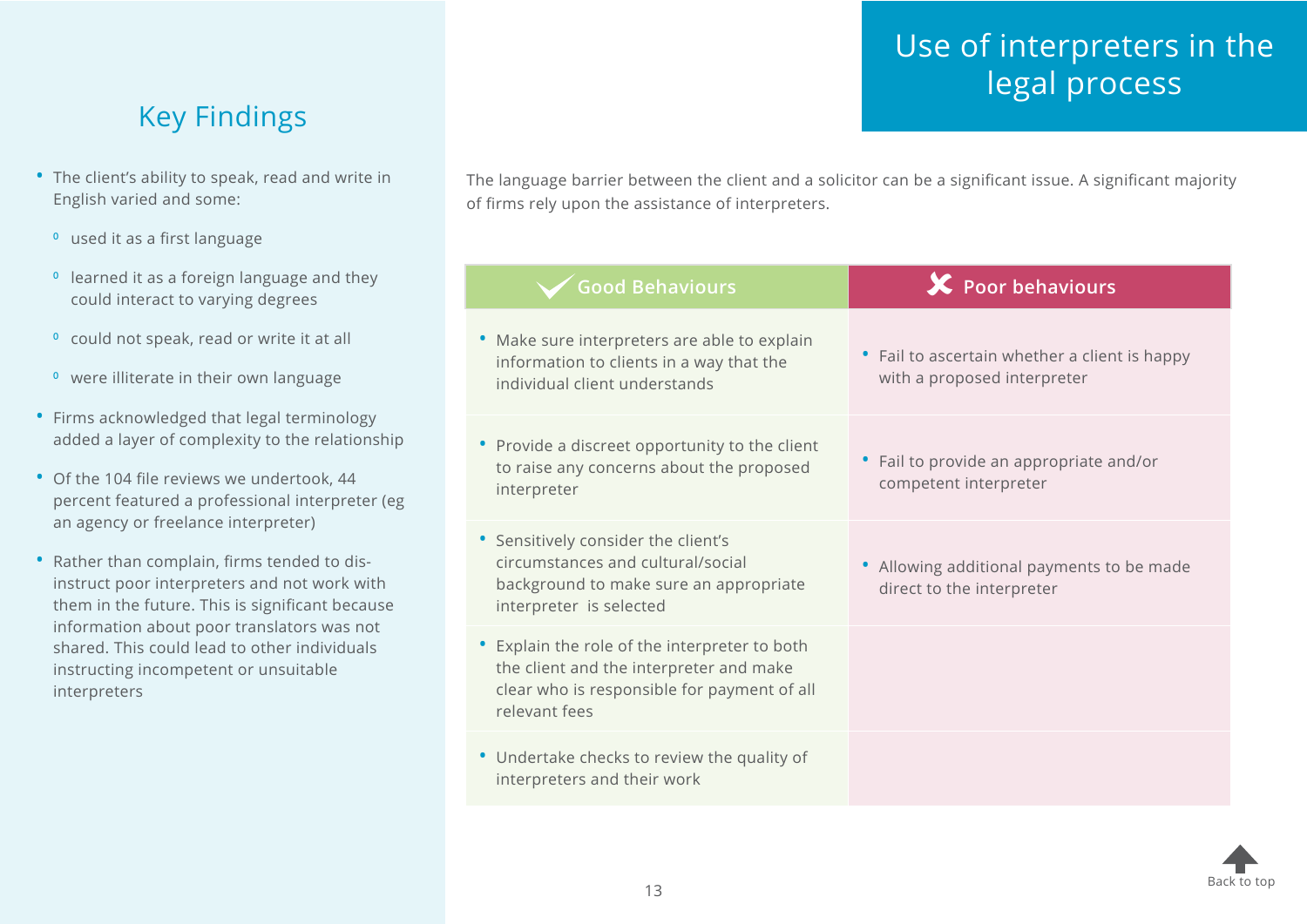# Judicial review

# Key findings

- <span id="page-13-0"></span>• Statistical data from the courts and Tribunals service shows that the number of TWM decisions has almost doubled in just over a year
- 16 firms said they had received a TWM decision in the last 12 months
- The issue provoked a strong reaction with one firm telling us TWM decisions were "thrown around like confetti"
- The majority of cases certified as TWM involved a challenge under article 8 European Convention on Human Rights
- Many applications were made for procedural reasons where there was no in country right of appeal
- Firms should be aware of certain issues set out here

The Home Office has raised concerns with the increase in Totally Without Merit (TWM) decisions in judicial review applications over the last two years.

#### Issues identified when reviewing TWM decisions

- Failure to provide evidence of "exceptional circumstances" in support of the application
- Applications submitted in a "formulaic" way with grounds being pleaded in a "generic and vague manner"
- Some applications had short and insufficiently detailed statements in support
- One application used poor English
- Some applications referred to out of date case law or were submitted out of time.

#### Conclusions on judicial reviews

The number of TWM claims has increased and a total of 20 percent of all immigration judicial review applications have been certified as TWM. The managers who were interviewed had their own views on why the number of TWM decisions was increasing. They were largely critical of the Home Office and the immigration judges. The subject of TWM decisions was an emotive topic for those we interviewed and some were concerned that the Home Office was trying to limit their ability to challenge decisions.

While recognising the fundamental importance of access to justice, it is also necessary for firms to consider whether further action is really in the interest of the client and consistent with the need to uphold the proper administration of justice.

In light of these findings we have issued a [guidance note](http://www.sra.org.uk/immigration) in relation to judicial reviews.

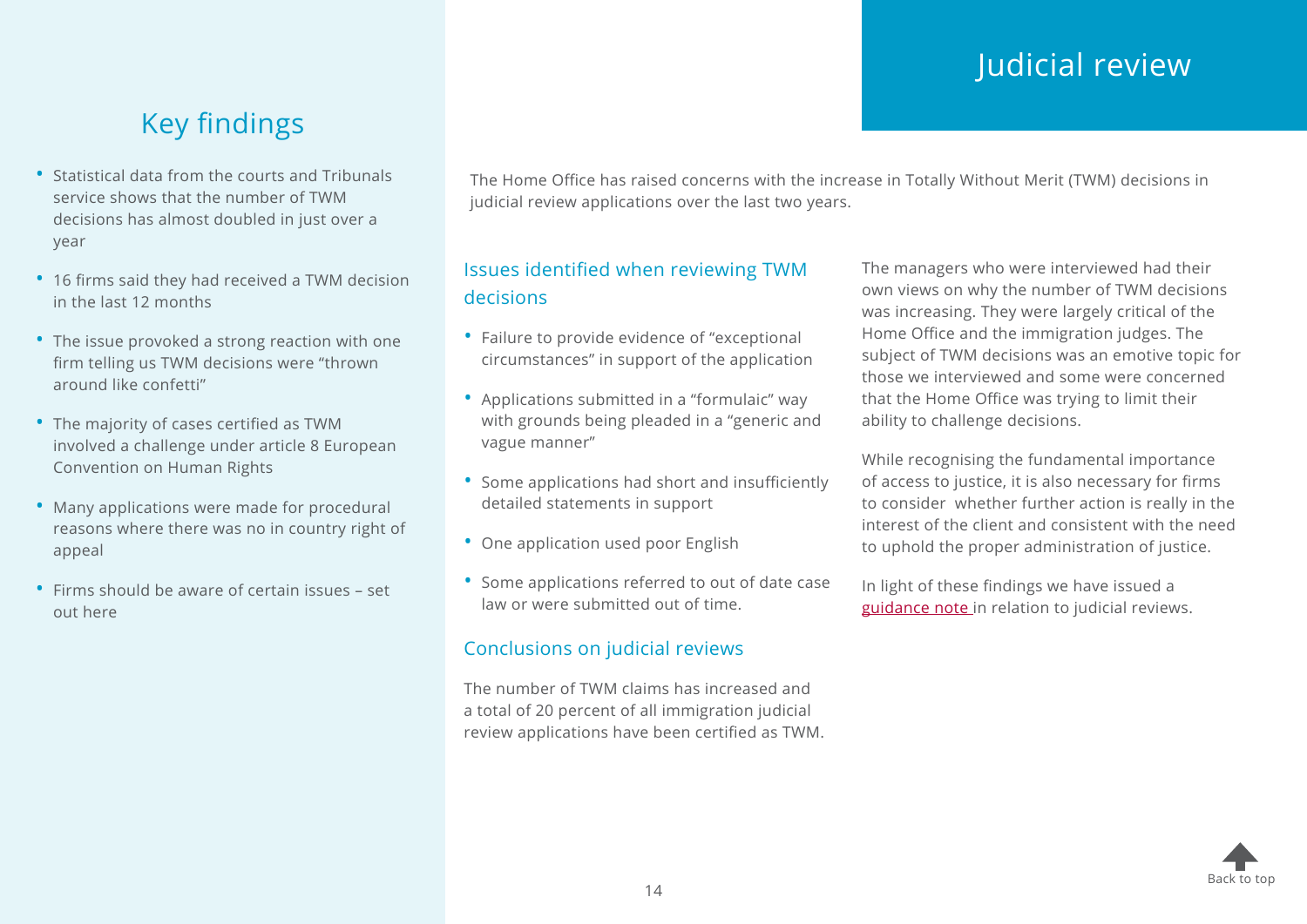# Supervision

### <span id="page-14-0"></span>Key Findings

- Supervision raises particular issues for sole practitioners
- 69 per cent of firms had fee earners with average case loads of between nought and 60 files
- More experienced staff tend to receive a higher proportion of asylum files
- Supervision included:
	- <sup>o</sup> random file reviews
	- <sup>o</sup> three month activity checks
	- <sup>o</sup> one to one support by a supervisor
	- <sup>o</sup> an open plan/door policy
	- <sup>o</sup> tailored supervision
	- <sup>o</sup> review of incoming post
	- <sup>o</sup> diary systems
	- <sup>o</sup> use of external counsel
- Our file reviews revealed a lack of supervision in some cases – see poor behaviours

Firms must have supervision systems and processes in place to monitor the quality of the service they provide and the advice that is given.

| <b>Good Behaviours</b>                                 | <b>Poor behaviours</b>                                                                                          |
|--------------------------------------------------------|-----------------------------------------------------------------------------------------------------------------|
| • Dedicated supervisors to manage teams                | • Minimal supervision of staff resulting<br>in failure to obtain full instructions and<br>evidence from clients |
| • Regular random file reviews                          | • Grammatical errors are unchecked and<br>carried over to other files and documents                             |
| • All key incoming and outgoing documents<br>checked   | • Applications refer to wrong gender of client                                                                  |
| • Regular team meetings to discuss issues              | • Little evidence of file reviews                                                                               |
| • 'Cabinet raids' by senior partner                    | • Use of unsupervised trainee on some files                                                                     |
| • Electronic and hard copy diary systems to<br>monitor |                                                                                                                 |
|                                                        |                                                                                                                 |

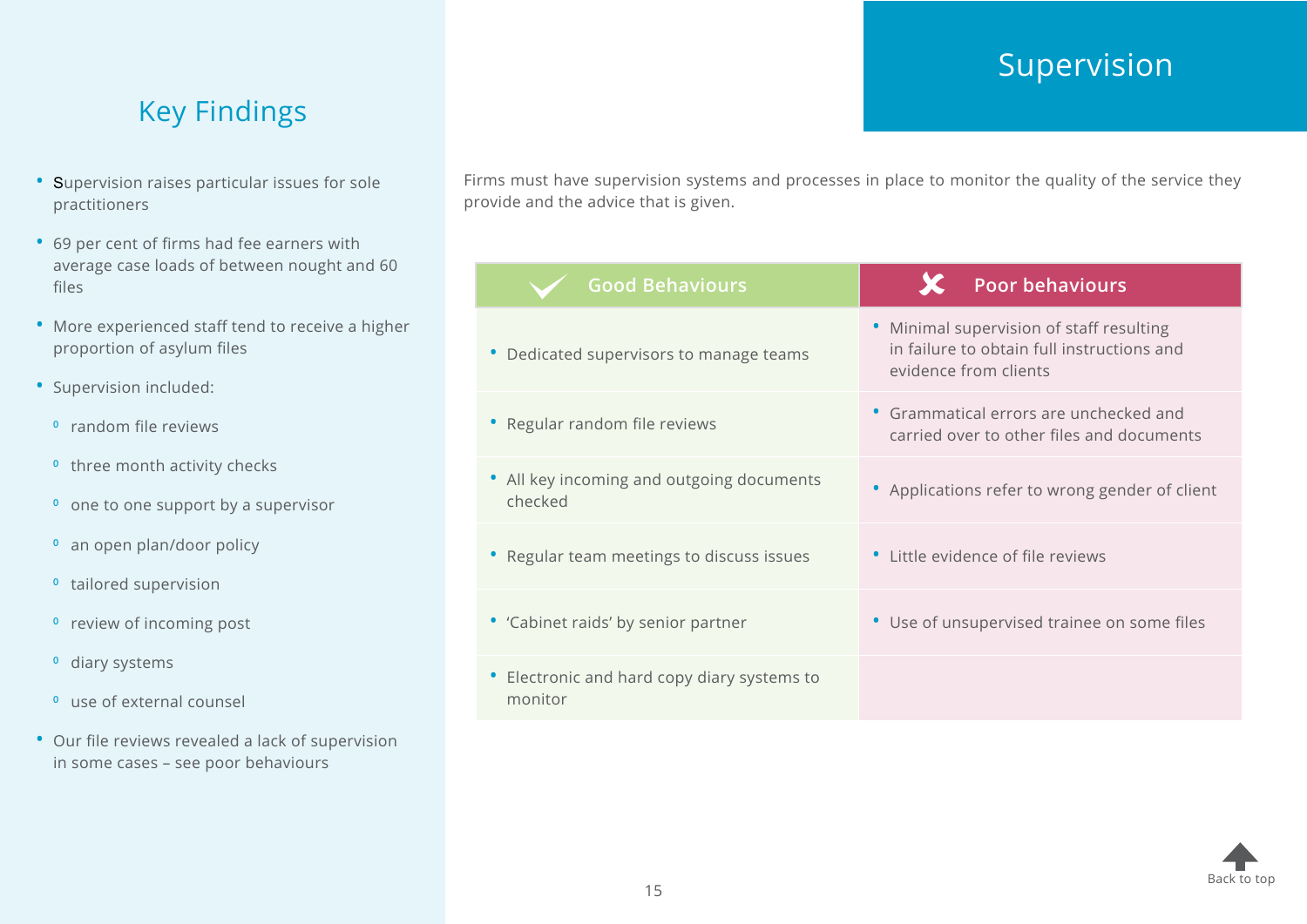# Qualifications and training

### <span id="page-15-0"></span>Key Findings

- 65 percent of firms received training on asylum law and practice at least every six months or less
- Most firms have access to the Immigration Law Practitioners Association (ILPA), Electronic Immigration Network (EIN) and/or Free Movement resources
- Firms had a variety of qualifications and accreditations
- 77 percent of the 298 solicitors in the sample were accredited under the Immigration and Asylum Law Accreditation scheme.
- Although 85 percent of firms stated that they kept training records, firms struggled to provide this information
- Firms could usefully provide more training and/ or guidance in the following areas:
	- <sup>o</sup> immigration and nationality law
	- <sup>o</sup> family law
	- <sup>o</sup> child law
	- <sup>o</sup> gender persecution
	- <sup>o</sup> trafficking and detention abduction
	- <sup>o</sup> country knowledge

The external research report highlighted concerns about poor legal and case knowledge, insufficient interviewing experience with asylum seekers and a limited experience of appeals.

| <b>Good Behaviours</b>                                           | Poor behaviours                                                                          |
|------------------------------------------------------------------|------------------------------------------------------------------------------------------|
| • Extensive internal training undertaken                         | • A firm with low appeal success rate placed<br>minimal emphasis on training             |
| • Regular use of webinars and local counsel                      | • A small firm did not attend training as it<br>could not justify time or cost to attend |
| • Weekly internal legal training updates                         | • Ad hoc or no evidence of training                                                      |
| • Personal training development plans                            | • Training out of date                                                                   |
| • Training forms part of appraisal process                       | • Failure to record training                                                             |
| • Review of successful/unsuccessful cases to<br>inform training. | • Training not evaluated                                                                 |
| • Training is fed back to other members of the<br>team           |                                                                                          |

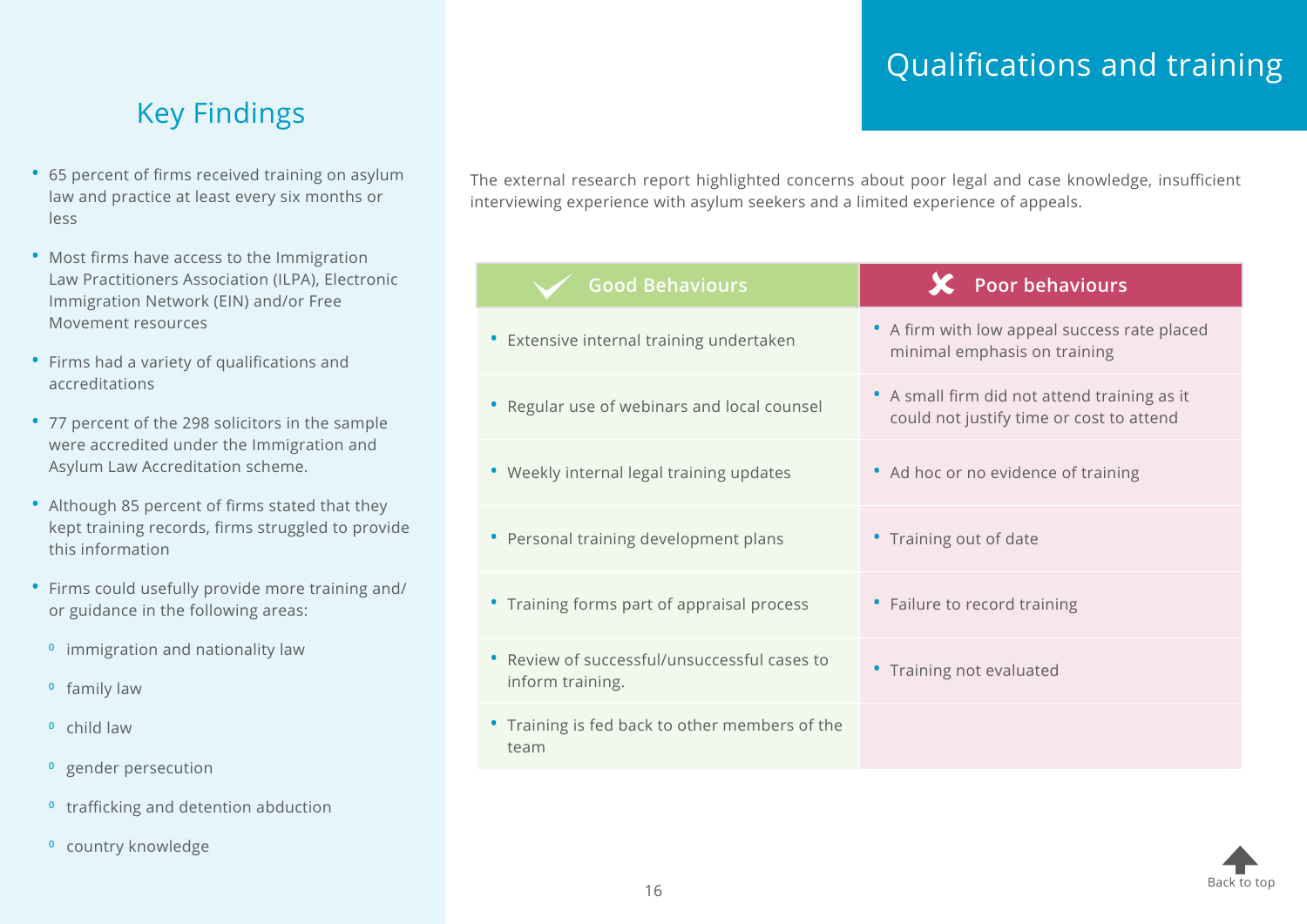# Qualifications and training





#### Frequency of training on asylum law and practice

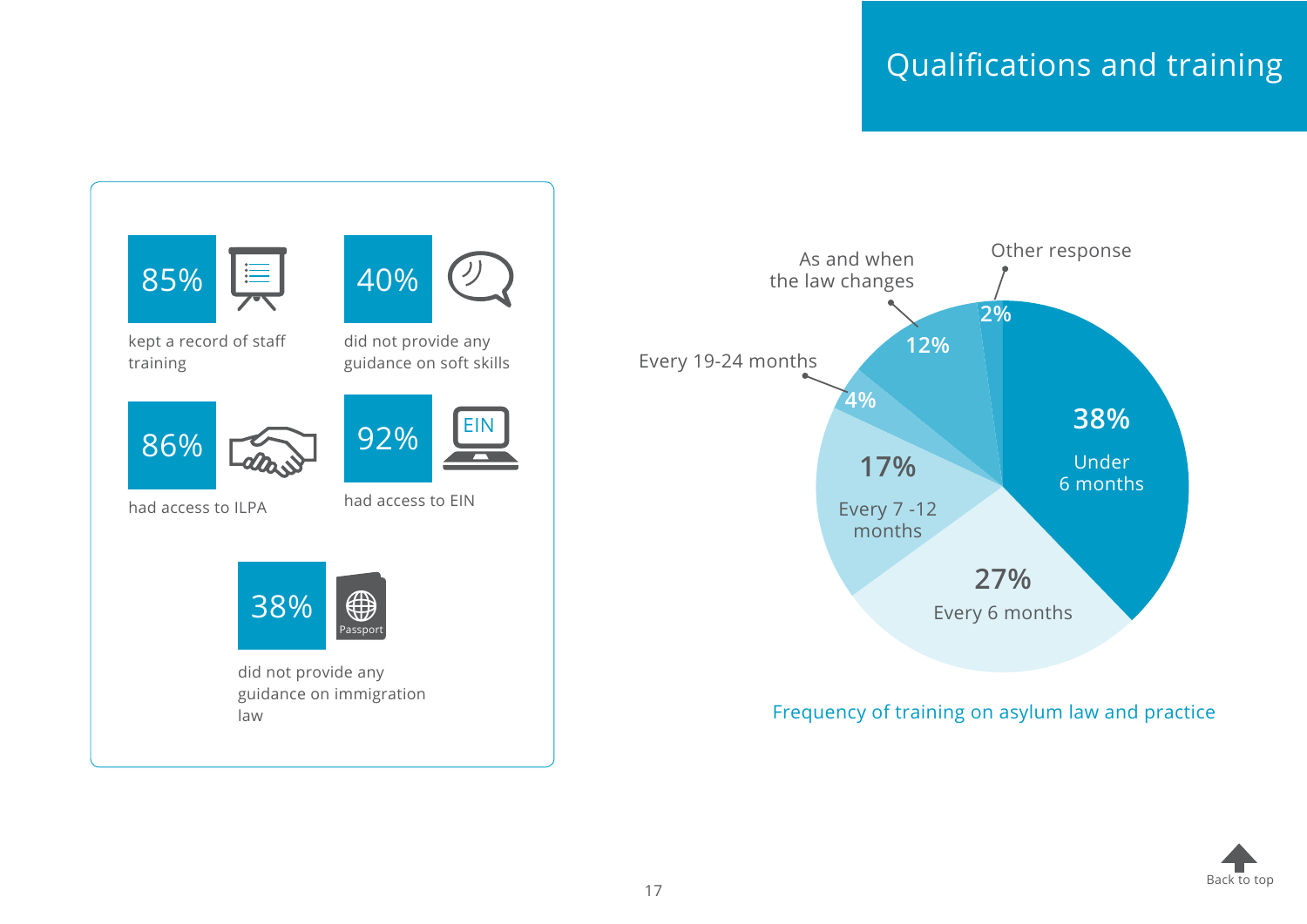# Challenges in asylum work

<span id="page-17-0"></span>By its nature, asylum can be a challenging field in which to work. The firms we visited gave a number of examples of challenges they had faced in their work.

- Finding good-quality interpreters for some languages posed a particular problem.
- Clients as a whole would forget appointments, attempt to see solicitors on a drop-in basis and fail to bring documents to meetings.
- Some clients had difficulty with the concept of legal aid, and assumed that as the solicitors were effectively paid by the government they were working to the Home Office's agenda. This could lead to a lack of trust.
- A number of firms reported that clients' past experiences and vulnerability could impact on their credibility (eg if the client was suffering from post-traumatic stress disorder) by making it difficult for them to recall details of their past
- Firms reported that asylum clients would take poor advice from their peers and had to be told not to embellish their stories.
- Cultural issues could lead to misunderstandings. For example, one client told his solicitor that he had five brothers. At a later meeting he told her he was an only child. She questioned this and he explained that, in his culture, 'brother' was a label for unrelated people he had grown up with. If this had not been established before the Home Office interview, it could have affected his credibility.
- Other challenges arose from external causes. Legal aid firms reported that they were finding it difficult for cases to be profitable at the current legal aid rate (£413 up to the Home Office's decision) where a case might typically take more than ten hours of work.
- A number of firms had concerns over the quality of Home Office decision-making and the application of its own policies.
- Firms noted that the deadlines for obtaining legal aid did not always fit with the judicial and Home Office time limits.

Firms had a number of strategies for dealing with these challenges - see good behaviours.

#### **Good Behaviours**

- Explaining the solicitor's role, independence and confidentiality at the outset to build trust
- Having patience/empathy, and taking extra time to speak to vulnerable and traumatised clients
- Working with other agencies to support clients – some are able to send reminders to clients that they have appointments booked
- A good understanding of the clients' culture, and how it might differ from that in the UK
- An effective professional working relationship with the Legal Aid Agency and the Home Office
- Supporting the client in dealing with refusals and delays outside the firm's control

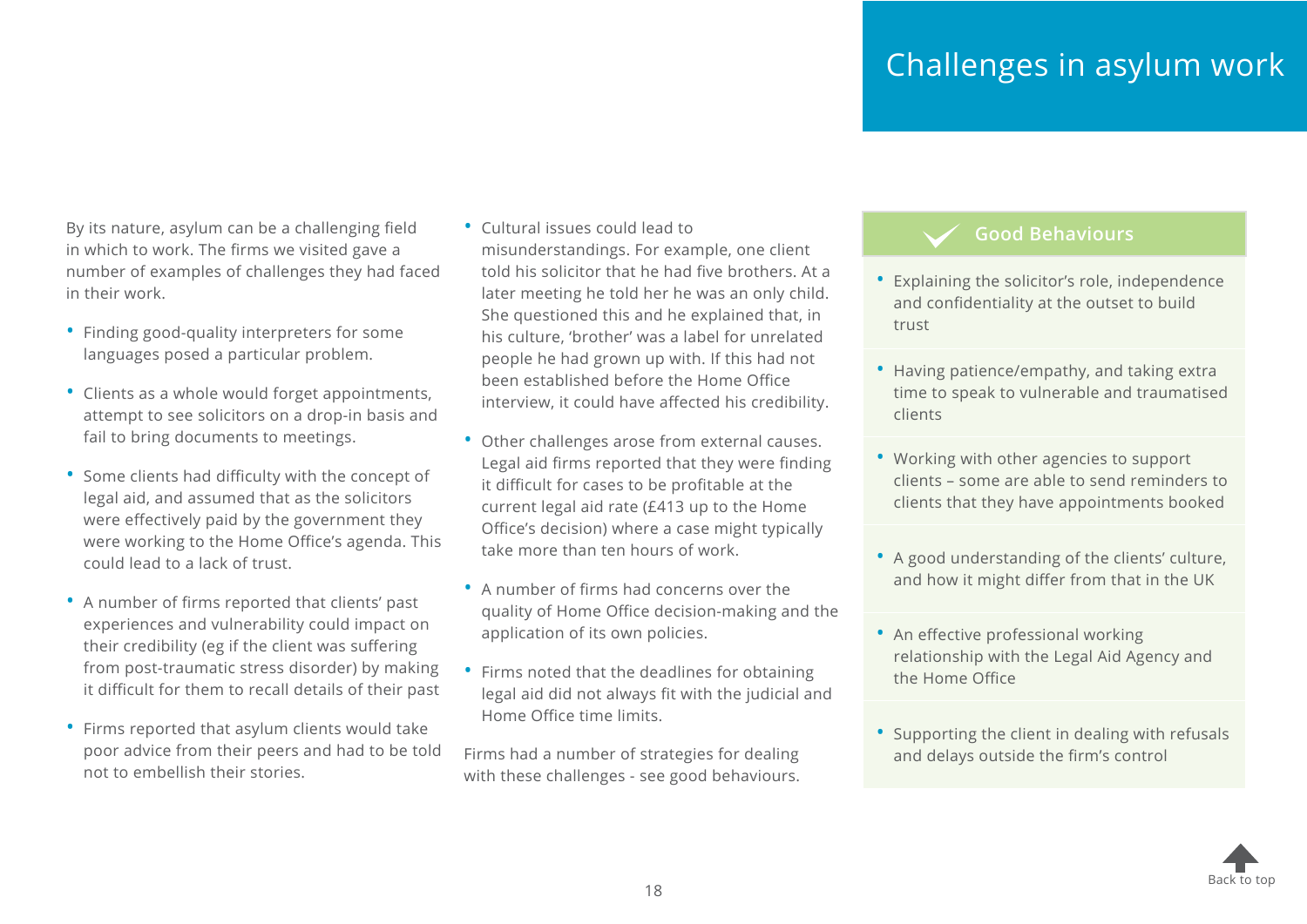### Conclusions

<span id="page-18-0"></span>This thematic project has allowed us to spend a considerable amount of time with firms who have the responsibility of advising asylum seekers on matters that are often complex, emotional and can lead to tragic consequences. We have made sure that we engaged with a wide spectrum of firms, ranging from sole practitioners working out of their own home to some of the largest firms in the sector. This has ensured that we gained a full insight into the wide variety of challenges and issues that are faced in this practice area.

As highlighted in the research paper, there remains scope for improvement and areas of concern.

In particular there is a need to focus on:

• communicating the key client care messages

- the role and suitability of interpreters
- providing an appropriate and thorough explanation of costs
- meeting the client's needs and avoiding an over-reliance on firm policy or proformas
- meeting and considering all of the legal needs of the individual client
- training and the ongoing competence of the advisers
- the appropriate and professional use of the appeals process.

Importantly, this thematic project is intended not only to highlight the areas of concern but also demonstrate examples of good practice.

While we have identified regulatory concerns and breaches, our objective is also to assist in an overall improvement in the quality of service and guidance provided to asylum seekers.

Our regulation has a specific requirement on solicitors to meet the service needs of vulnerable clients. The importance of this obligation has been made very clear during this project, where we have seen numerous cases where clients are seeking asylum due to fleeing torture, imprisonment or potentially death. It confirms the need to do all we can to ensure asylum seekers obtain the quality of service and advice they are entitled to expect from a responsible, qualified, trained, knowledgeable and regulated professional.